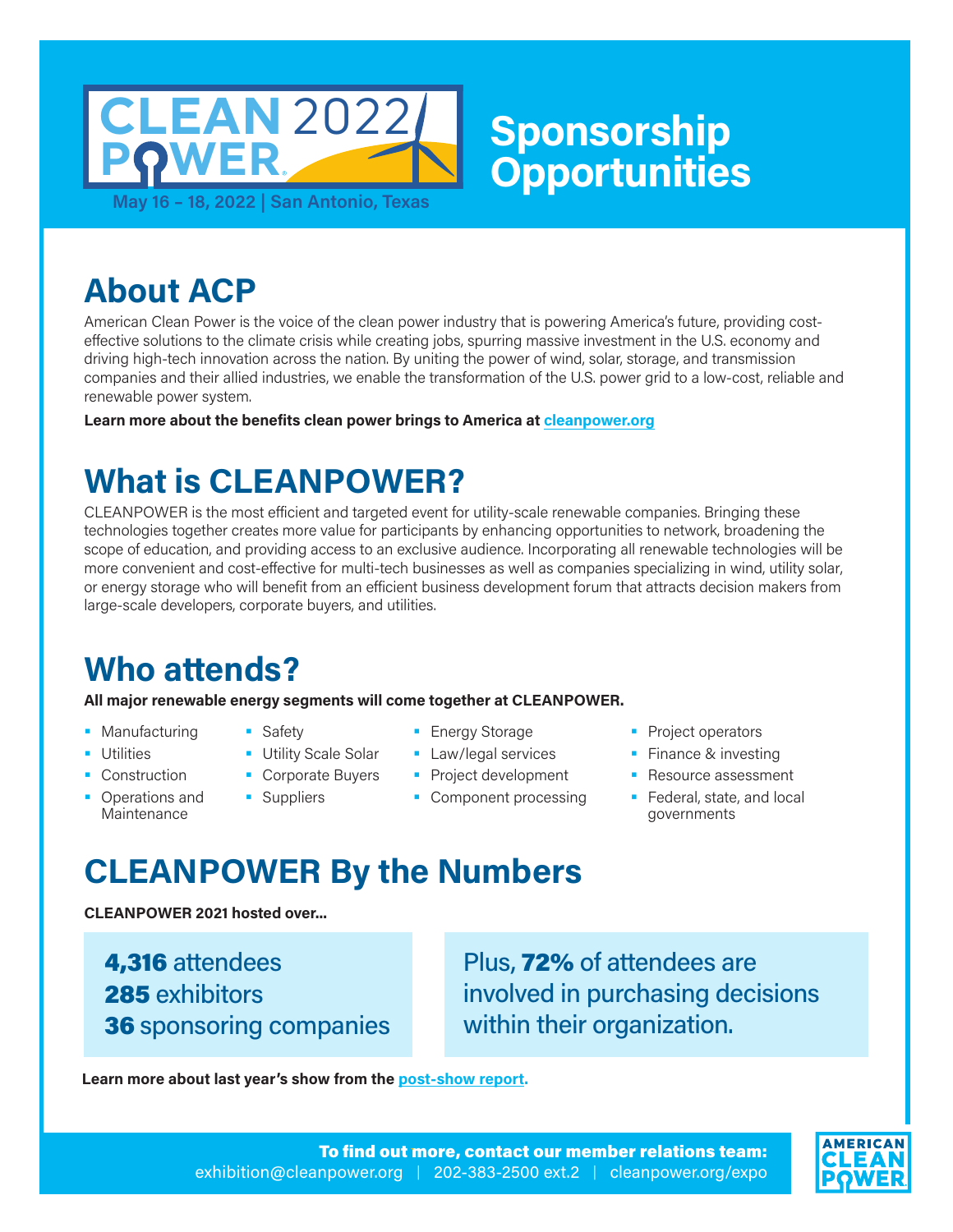

# **Why Sponsor?**

Sponsorships are a powerful way to build influence and get your message in front of key stakeholders and decision makers. CLEANPOWER offers a variety of opportunities to help extend your brand's presence and broadcast your company brand to thousands of industry buyers, technical experts, and market suppliers.

This type of exposure is invaluable to companies that want to be considered market leaders, and shows both commitment to a growing industry and value as a market resource.

The following opportunities are designed to improve your company's visibility, reinforce existing relationships, drive more traffic to the booth or website and ultimately create more leads. Your brand will be on display before, during and after the event through our on-going marketing campaigns.

All CLEANPOWER sponsors will receive additional visibility leading up to the event, and at various points during the event. Sponsors will be acknowledged on various promotional items digitally and on-site to increase brand visibility and reach to CLEANPOWER attendees.



### **Sponsorship Opportunities**

### **Community Service Sponsor**

Be recognized as a business that gives back, and brand this year's project that will support local charities. Sponsorship includes branded recognition around community service activity, marketing associated with the community service project, and recognition as an event sponsor. \$5,000 of sponsorship cost goes to the community service partner. \$20,000

### **Renewables 101 SOLD**

Receive visibility throughout the program and thought leadership from moderating or speaking in appropriate parts of the event. \$5,000 shared | 15,000 exclusive

### **Networking Nooks SOLD**

Sponsor a space around the convention center for attendees to get out of the hustle and bustle of the show floor to have impromptu meetings and work time. \$15,000

#### **Wellness Sponsor**

Tradeshows are busy and attendees need a quiet place to recharge their internal batteries. This sponsorship comes with sponsor recognition during the yoga meet up on Tuesday morning, and fun run on Wednesday morning. Includes recognition online, and in the event app. \$20,000

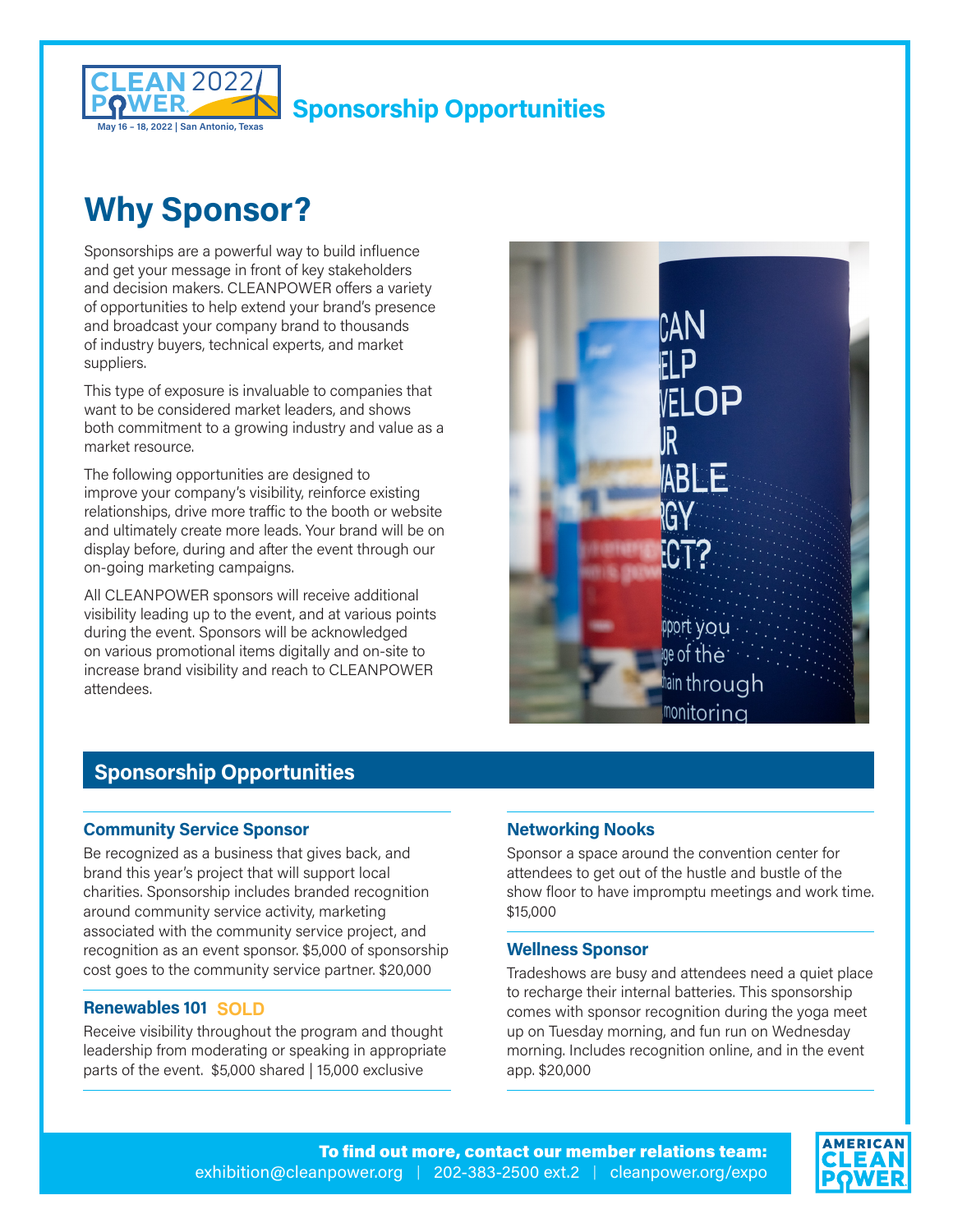

### **Event App/Attendee Engagement SOLD**

The mobile app is the number one resource for attendees during the conference as it includes the agenda, speaker bios, presentations, exhibitors, networking, and more! This opportunity includes recognition throughout the app, 1 push notification per show day, and 2 banner ads within the app. \$20,000

### **Sponsored Event App Banner or Online Agenda Advertisement 3 REMAIN**

Keep your brand top of mind by ensuring attendees see your company when accessing the event app or website. Includes ability to link to URL or sponsor's choosing. Limited spots available, may purchase more than one. \$2,000 per placement.

### **Sponsored Push Notification SOLD**

Gain attendees' attention when you most want it. Work with the ACP team to schedule a push notification to all app users directing attendees to your booth or highlighting your company. Limited spots available. \$1,000 per notification.

### **Registration Confirmation SOLD**

Your company logo on all registration confirmation messages. This offers extremely high visibility because EVERYONE that registers will see your branding and be able to link directly to your website. \$15,000

#### **Sustainability Sponsors**

We are looking for the right partners to help us leave a legacy in San Antonio. Give your company a way to connect with the community and show your commitment to a sustainable future:

- **Help make CLEANPOWER Carbon Neutral by** supporting carbon offsets
- **Sustainability Tours**

#### \$10,000

#### AN A IMA **)'M.A\*)
M)# Sponsors**

In recognition of ACP's new Energy Transition for All Initiative, this sponsorship will support the new networking lunch at CLEANPOWER. The lunch will provide an opportunity to foster discussion on this important issue as well as recognize those who have already made strides within the clean power industry with the presentation of our new awards. \$5,000 shared | \$25,000 exclusive

### **Thought Leadership & Education**

### **Main Stage Sponsor SOLD**

Sponsor the main stage at CLEANPOWER. Includes the introduction of the opening session keynote speaker or panel as determined is best suited by ACP, prominent signage, audio-visual presentation of logo and 30-60 second company video (provided by sponsor), and speaking slot, if appropriate. \$75,000

### **Knowledge is Power Stage Sponsor SOLD**

Sponsorship includes stage branding, online recognition, and the ability to help ACP curate the content for one session on this stage. \$25,000

### **Business Solutions Showcase Stage Sponsor**

Show your thought leadership through sponsorship of the Business Innovation Showcase stage. The stage will feature short presentations by exhibitors and sponsors with an emphasis on emerging technology, innovative solutions and multi-tech issues. The Showcase Stage sponsor receives a presentation slot both days of the tradeshow. Sponsorship includes branding at the stage and marketing associated with the showcase content. \$25,000 **SOLD**

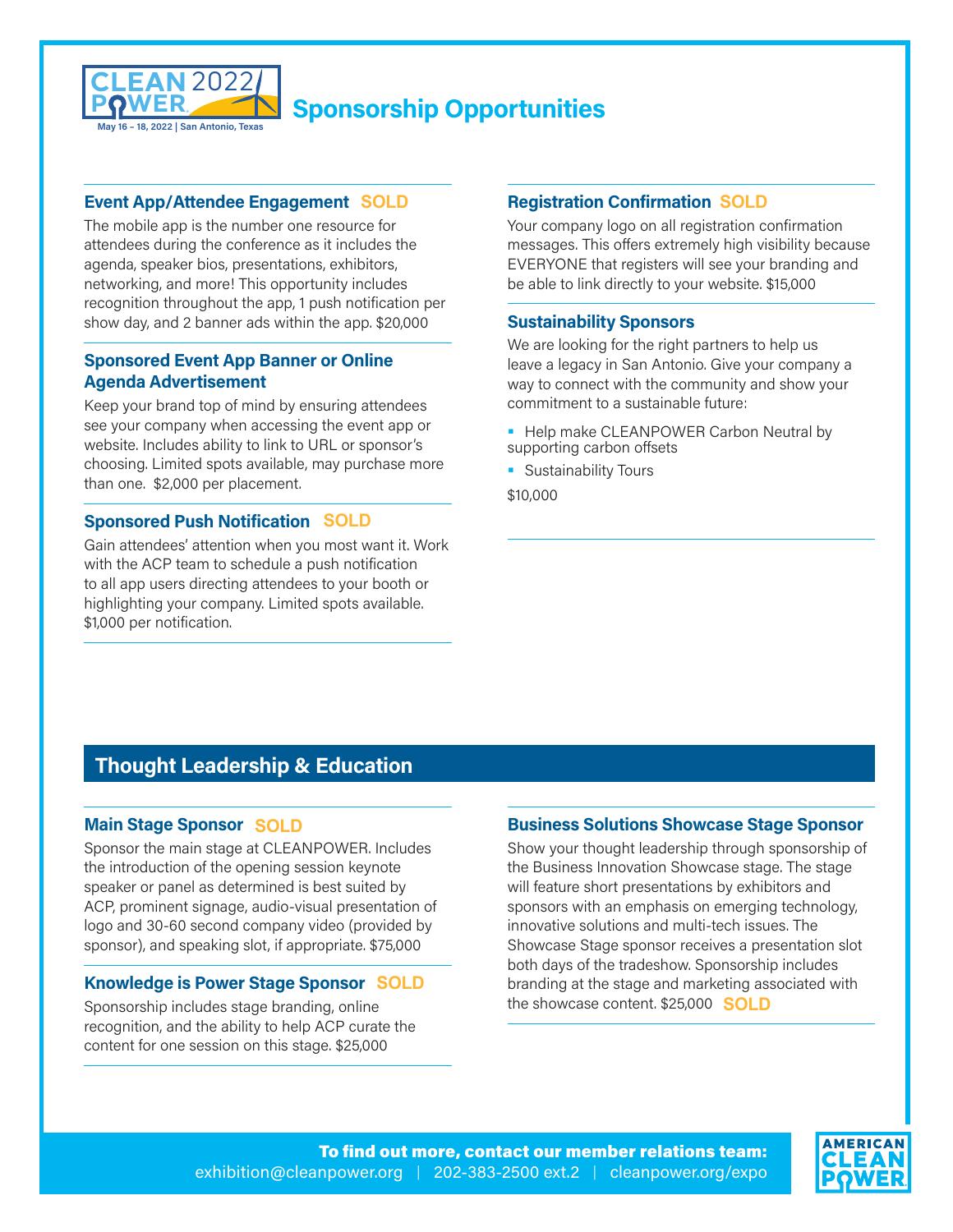

### **Business Solutions Showcase Presentation Slot SOLD OUT**

Exhibitors & sponsors can add thought leadership to their CLEANPOWER exposure through a 25-minute presentation with 1-2 speakers during the in-person conference. Includes listing on the official agenda with your company branding & in the event app. Limited times available. \$2,500

### **e-Poster Gallery & Reception SOLD**

Sponsoring this unique, interactive learning experience for attendees includes recognition on the online and in-person e-poster gallery, the official agenda, and in the event app. The e-poster gallery sponsor also receives up to 3 e-posters as part of your sponsorship. \$7,500

### **Post-Show Recordings**

Keep your brand front-of-mind for months after the show by sponsoring on-demand post-show recordings. \$15,000

### **Workforce Development Sponsorships**

### **DOE Collegiate Wind Competition Sponsor**

Help shape the future of our industry by supporting the Department of Energy's Collegiate Wind Competition held in conjunction with CLEANPOWER. Sponsoring this competition is a great way to encourage college students who are considering careers in the clean

energy space. Sponsorship includes recognition in the app, on the CLEANPOWER website, and onsite branding in the CWC hall. Multiple sponsorships available. \$10,000 **3 REMAIN**



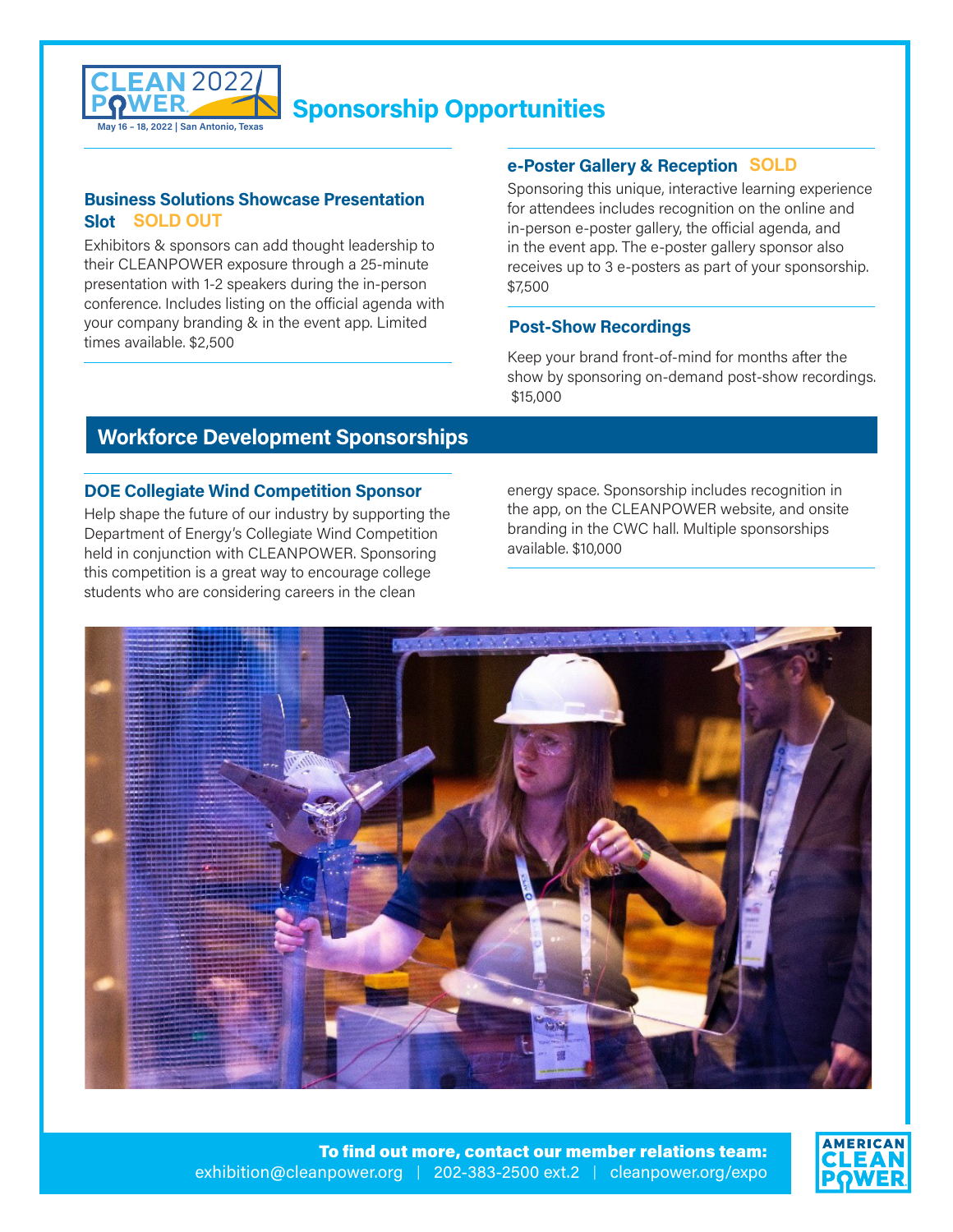

### **Networking & Hospitality**

### **Opening Reception (Monday) SOLD**

Kick off the conference right with branding throughout the most highly anticipated networking reception located at The Grotto, an outdoor oasis complete with a waterfall and conveniently located at the convention center. Sponsorship includes branded recognition at each bar station, your own signature cocktail to represent your brand with attendees, and recognition as an official event sponsor. \$25,000 Shared/\$50,000 Exclusive

### **Golf Tournament SOLD**

Add to the excitement surrounding CLEANPOWER by hosting a golf tournament. Provide attendees, and your team, the opportunity to network on the golf course, and then close the deal at the conference. \$40,000

### **Coffee Breaks SOLD**

Sponsorship includes napkins branded with your company logo, recognition on signs at the event, and in the mobile app. Includes all AM/PM coffee breaks in the exhibit halls on Tuesday & Wednesday. \$25,000

### **Exhibit Hall Happy Hour (Tuesday) SOLD**

### **Exhibit Hall Happy Hour (Wednesday) SOLD**

Celebrate the close of a full day of the conference as the official happy hour sponsor. Sponsorship includes branded signage at bars throughout the exhibition hall, a bar located in or near your booth, as well as recognition as an official event sponsor. \$20,000 per day

### **Conference Supporter & Side Event**

With CLEANPOWER's support, organize and host your own presentation or interactive event, in conjunction with CLEANPOWER. Sponsor will be responsible for all organization and planning of their event. \$7,500

### **On-site Branding**

### **Official Badge Lanyard SOLD**

Your company logo will hang around the neck of all attendees. Lanyards will be ordered by show management. \$50,000

### **Conference Badge SOLD**

Your company logo on all conference badges. \$25,000

### **Re-charge Lounge SOLD**

Provide a comfortable retreat on the exhibit hall floor for attendees, complete with seating, and outlets to recharge laptops and phones. \$25,000

### **Charging Stations SOLD**

Reconnect with attendees while they recharge at one of the convention center charging stations outside of the exhibit hall. Will feature sponsor branding and outlets to re-charge electronics. \$10,000

### **Wi-Fi SOLD**

Sponsorship includes recognition as the official internet sponsor, logo recognition on-site, in the mobile app, and the Wi-Fi landing page. \$25,000. Can be packaged with Re-charge lounge sponsorship. Contact for bundled pricing.